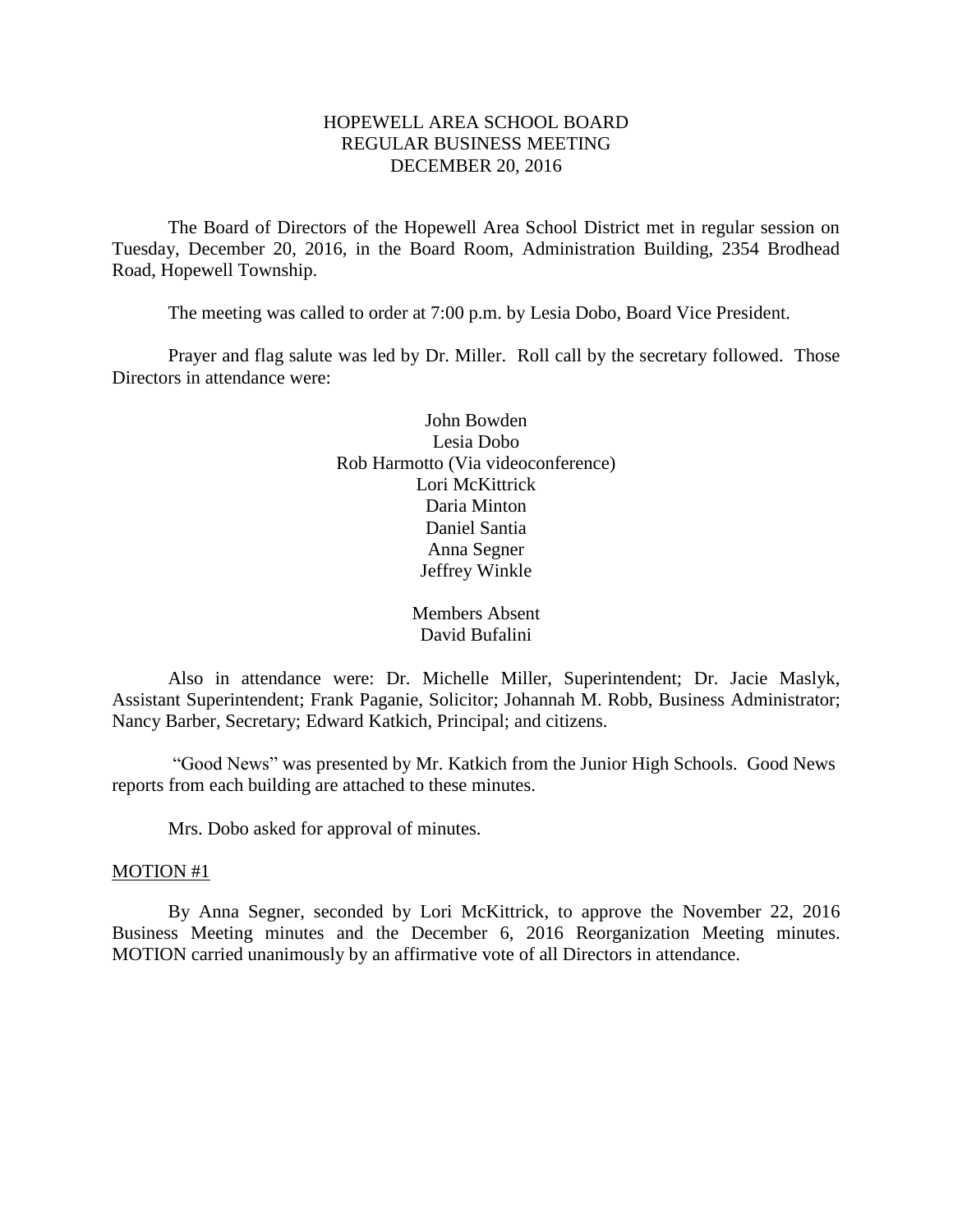## APPROVAL OF GROUPED ITEMS

#### MOTION #2

By Jeff Winkle, seconded by Daniel Santia, to approve items (1) through (3) as presented in accordance with School Board's agreement for grouping items in a single motion. MOTION carried unanimously by an affirmative vote of all Directors in attendance.

### Tax Collectors' Report

1. Recommendation to accept report for taxes collected for the month of November 2016, as presented, and make said report a part of these minutes.

### Treasurer's Report

2. Recommendation to accept report of the Treasurer for the month of November 2016, as presented, and make said report a part of these minutes.

### Financial Statements

3. Recommendation to accept Financial Statements for the month of November 2016, as presented, and make said statements a part of these minutes.

### VISITOR'S COMMENTS

There were no visitors wishing to address the Board.

### EXECUTIVE SESSION

An Executive Session was held beginning at 7:10 p.m. to discuss personnel and legal matters. This announcement is being made to be in compliance with Act 84 of 1986, Pennsylvania's Sunshine Law, as amended. The meeting resumed at 7:40 p.m.

At this time Mrs. Dobo asked that Committee discussion and recommendations begin.

### **Buildings and Grounds by Anna Segner, Chair**

A proposal from Foreman Architects and Engineers for professional services for the video surveillance project at the Senior and Junior High Schools was tabled for additional discussion.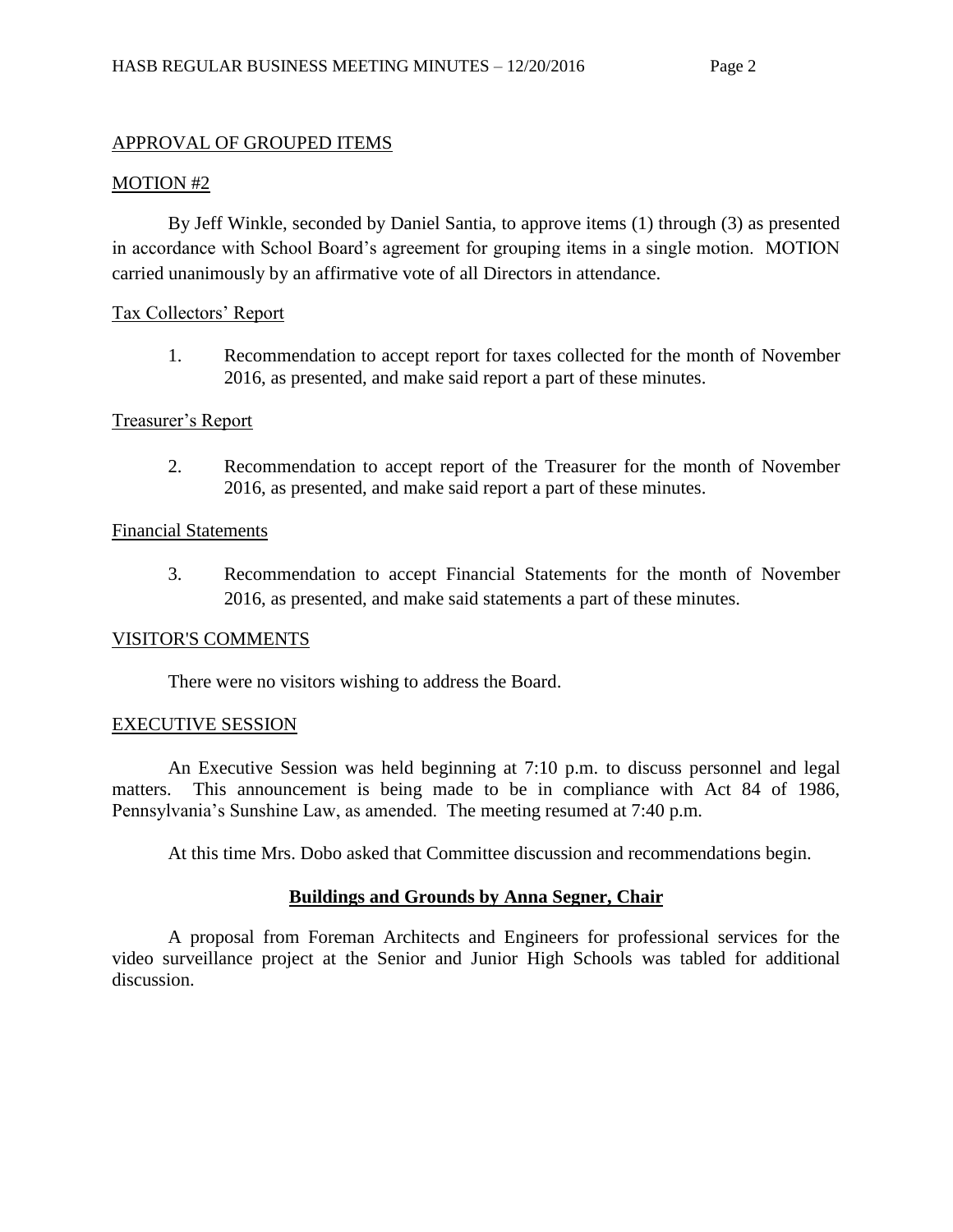# **Finance and Budget by John Bowden, Chair**

## APROVAL OF GROUPED ITEMS

### MOTION #3

By John Bowden, seconded by Jeff Winkle, to approve items (1) through (3) as presented in accordance with School Board's agreement for grouping items in a single motion. MOTION carried unanimously by an affirmative vote of all Directors in attendance.

- 1. Appointment of Diane Palsa as Delinquent Real Estate Tax Collector for Hopewell Township for 2016 school taxes for period December 31, 2016 through April 15, 2017.
- 2. Appointment of Mary Ellen Oros as Delinquent Real Estate Tax Collector for Independence Township for 2016 school taxes for period December 31, 2016 through April 15, 2017.
- 3. Appointment of Pam Petrella as Delinquent Real Estate Tax Collector for Raccoon Township for 2016 school taxes for period December 31, 2016 through April 15, 2017.

### APROVAL OF GROUPED ITEMS

### MOTION #4

By John Bowden, seconded by Daria Minton, to approve items (1) through (3) and to ratify items (4) and (5) as presented in accordance with School Board's agreement for grouping items in a single motion. MOTION carried unanimously by an affirmative roll call vote of all Directors in attendance.

- a. General Fund List of Bills in the amount of \$439,930.04.
- b. Cafeteria Fund payments in the amount of \$85,449.02.
- c. Capital Reserve Fund payments in the amount of \$6,087.46.
- d. Capital Reserve Fund payments in the amount of \$27,125.00.
- e. General Fund payments in the amount of \$2,477,427.36.

### MOTION #5

By John Bowden, seconded by Anna Segner, to approve the proposal of BerkOne to process the District's Act 80 records at an approximate cost of \$715. MOTION carried unanimously by an affirmative vote of all Directors in attendance.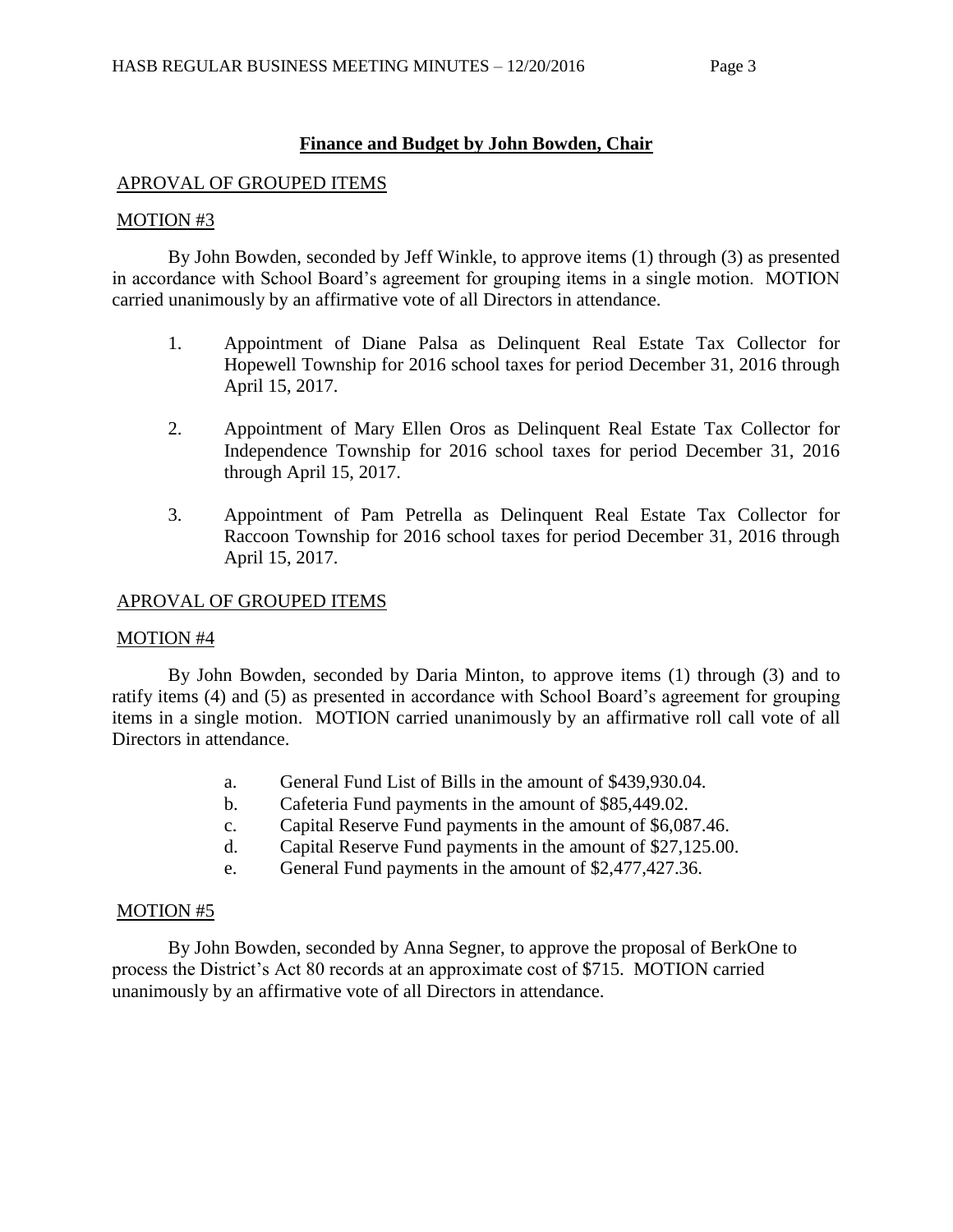# **Personnel by Mr. Harmotto, Chair**

### MOTION #6

By Rob Harmotto, seconded by Anna Segner, to approve the employment of Anna Kostrick, special education teacher at Margaret Ross Elementary School at Step 1 of the master's scale, effective December 21, 2016. MOTION carried unanimously by an affirmative roll call vote of all Directors in attendance.

### APROVAL OF GROUPED ITEMS

### MOTION #7

By Rob Harmotto, seconded by Lesia Dobo to approve items (1) through (3) as presented in accordance with School Board's agreement for grouping items in a single motion. MOTION carried unanimously by an affirmative vote of all Directors in attendance.

- 1. Request of Vonda George, bus driver, for a 30 day leave of absence without pay, effective December 15, 2016.
- 2. Resignation for retirement of Herman Acon, bus driver, effective December 23, 2016.
- 3. Resignation of Steven Romanchak, special education aide at the Junior High School, effective December 9, 2016.

# **Transportation by Mr. Santia, Chair**

### MOTION #8

By Daniel Santia, seconded by Anna Segner to approve participation in the Western Pennsylvania Gasoline/Diesel Purchasing Consortium for the 2016-2017 school year. MOTION carried unanimously by an affirmative vote of all Directors in attendance.

### Superintendent's Report

Dr. Miller wished everyone a Merry Christmas and Happy New Year and thanked the Board for their hard work and dedication to the students and Hopewell community throughout the year.

## Solicitor's Report

Nothing to report.